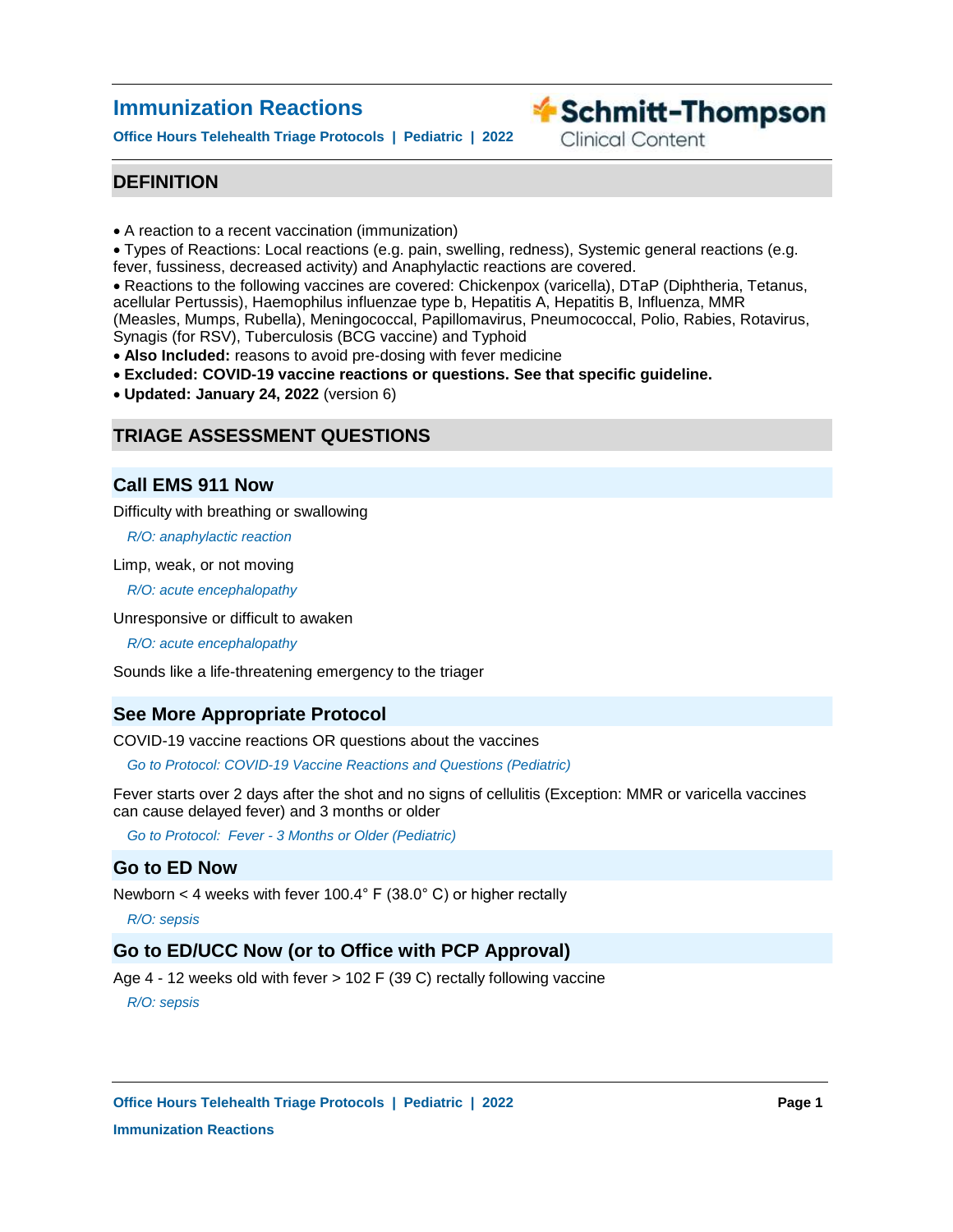Age 4 - 12 weeks old with fever 100.4 F (38 C) or higher rectally and begins > 24 hours after shot OR lasts > 48 hours

*R/O: sepsis*

Age 4 - 12 weeks old with fever 100.4 F (38 C) or higher rectally following vaccine and has other RISK FACTORS for sepsis

*Other Risk Factors: Baby acts SICK (not feeding or breathing normally, etc) OR high risk newborn (preterm, on oxygen, etc)*

Age 4 - 12 weeks old with fever 100.4 F (38 C) or higher rectally following vaccine and only received Hep B vaccine

*Reason: fever rare (3%) with Hep B vaccine*

Rotavirus vaccine and vomiting 3 or more times, bloody diarrhea or severe crying

*R/O: intussusception*

Measles vaccine rash (onset day 6-12) is purple or blood-colored

*R/O: purpura or petechiae*

Child sounds very sick or weak to the triager (Exception: severe local reaction)

*Reason: serious complication suspected*

**Go to Office Now**

Fever  $> 105^{\circ}$  F (40.6 $^{\circ}$  C)

*R/O: severe reaction*

Crying continuously for > 3 hours

*R/O: severe reaction or severe pain*

## **Discuss With PCP and Callback by Nurse within 1 Hour**

Fever and weak immune system (sickle cell disease, HIV, splenectomy, chemotherapy, organ transplant, chronic oral steroids, etc)

*Reason: PCP will decide if vaccine-related fever or needs to be seen*

## **See in Office Today**

Over 3 days since shot and general symptoms (such as muscle aches, headache, fussiness, chills) are getting worse

 *R/O: unrelated cause*

Fever present > 3 days

*R/O: bacterial superinfection*

# **See in Office Today or Tomorrow**

Over 3 days since shot and redness is larger than 2 inches (5 cm) (Note: can be normal after 4th and 5th DTaP)

*R/O: low grade infection*

Over 3 days since shot and redness at the injection site is getting worse

*R/O: low-grade infection*

# **See in Office Within 3 Days**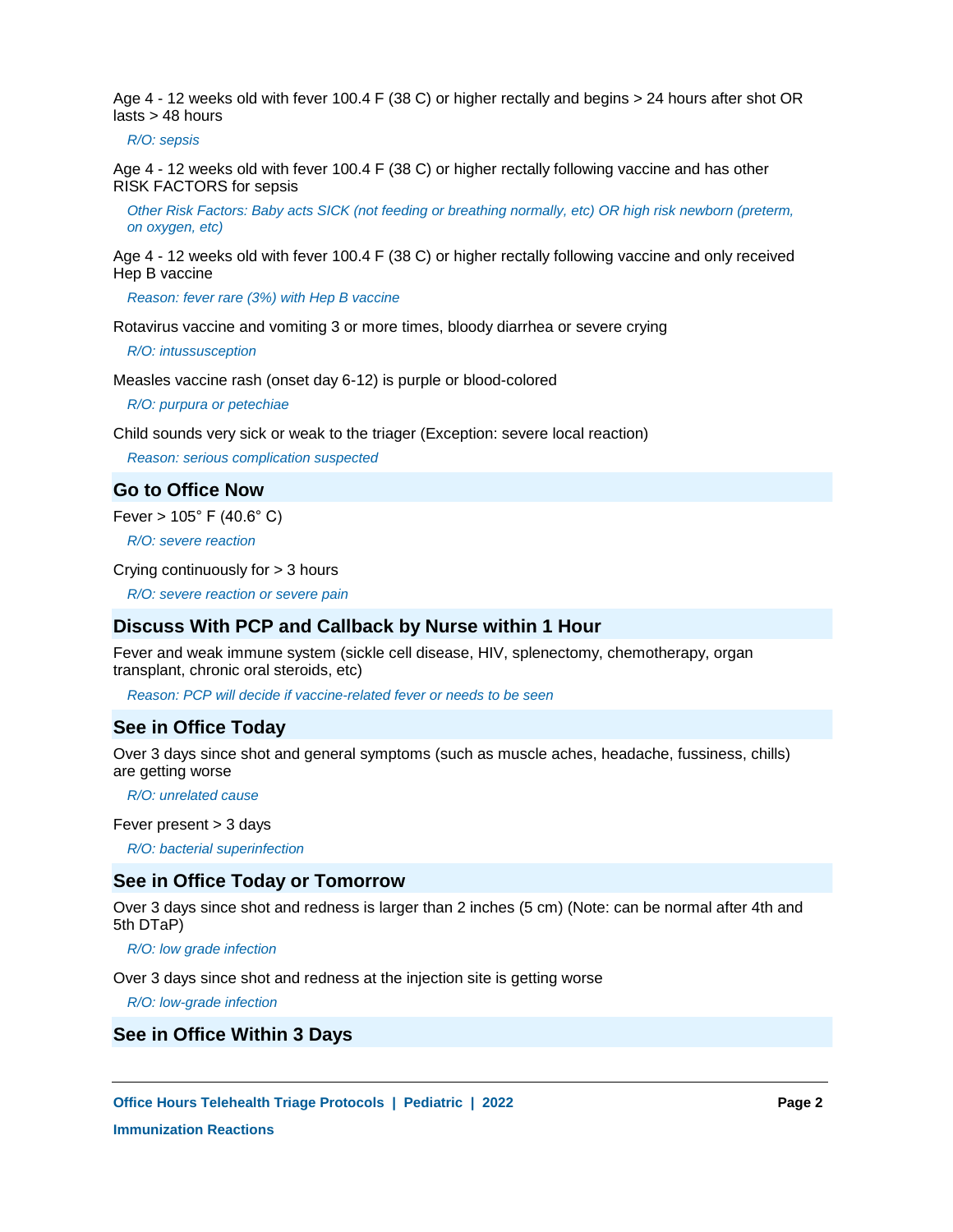Deep lump (following DTaP at 2-8 weeks) becomes tender to the touch

*R/O: bacterial superinfection*

Measles vaccine rash (onset day 6-12) persists > 4 days

*R/O: wrong diagnosis*

Triager thinks child needs to be seen for non-urgent problem

Caller wants child seen for non-urgent problem

# **Home Care**

Age 6 - 12 weeks old with fever > 100.4 F (38 C) rectally starting within 24 hours of vaccine and baby acts WELL (normal suck, alert, etc) and without risk factors for sepsis

Normal immunization reaction

# **HOME CARE ADVICE**

# **Common Vaccine Reactions**

#### **Reassurance and Education - Normal Reactions:** 1.

- Vaccines protect us against serious diseases.
- Having some temporary symptoms from the shot is normal.

The symptoms mean the vaccine is working. They mean your immune system is building antibodies against the vaccine. The antibodies will protect you against the real disease.

These brief side effects do not cause any risks to your health.

There is no need to see your doctor for normal reactions, such as pain, swelling, redness or fever.

#### **Vaccine Injection Site Reactions - Treatment:** 2.

Some pain, redness and swelling at the injection site is NORMAL. It means the vaccine is working. Redness does not mean there's any infection.

**Heat:** For redness and pain, apply a heating pad or a warm wet washcloth to the area for up to 20 minutes. Repeat as needed. Reason: will increase blood flow to the area. It will also speed up healing.

**Exception:** can use a cold pack if your PCP recommends it, but only on the day of the shot.

**Massage:** Gently massage the injection site during the first few days. Do so several times a day.

**No Pain Medicines:** Try not to give any pain medicines for local reactions. Reason: pain medicines may reduce the body's normal immune response. Use local heat instead. The local pain rarely becomes bad.

**Hives at Injection Site:** If very itchy, can apply a 1% hydrocortisone cream OTC twice daily as needed.

#### **Fever with Vaccines - Treatment:** 3.

Fever with vaccines is NORMAL, harmless and probably beneficial. Reason: Fever speeds up your body's immune system.

- Fever with most vaccines begins within 12 hours and lasts 1 or 2 days.
- For low grade fevers 100-102 F (37.8 to 39 C), do not give fever medicines. Reason: Research has shown these meds may reduce the body's normal immune response.

For fever above 102 F (39 C), can give medicine for discomfort if needed. Use acetaminophen (See Dosage table).

**Fluids.** Encourage cool fluids in unlimited amounts. Reason: prevent dehydration. Fluids can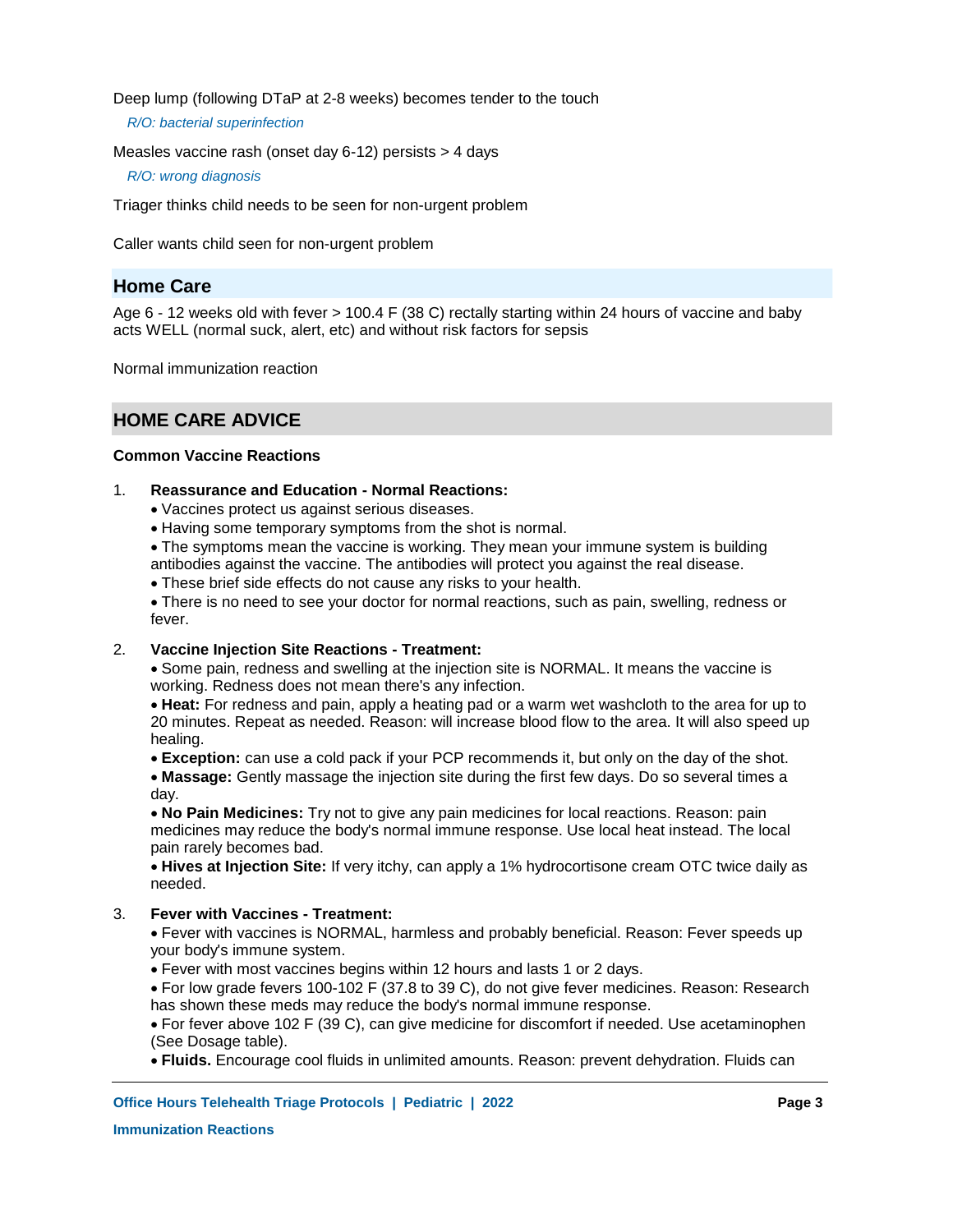also lower high fevers. Age younger than 6 months, only give formula or breastmilk.

- **Clothing.** Dress in normal clothing. For shivering or chills, use a blanket until it stops.
- **Caution:** For babies under 1 year, do not overdress or bundle up. Reason: Babies can get over-heated more easily than older children.

#### **Pre-Dosing with Fever Medicine - Not Recommended:** 4.

- Giving a fever or pain medicine before getting a vaccine is not advised.
- Reason: Only 25% of children will develop a fever. There's no point in treating every child.
- Also, fevers help the body's immune system build antibodies.
- Do not give dose at regular intervals, only if needed.

Exception: The rare child who had a previous severe reaction may receive pre-dosing. Talk with your child's doctor about this.

#### **General Body Symptoms from the Vaccine - Treatment:** 5.

General symptoms usually start about 12 to 24 hours after the shot. They mean the immune system is turned on and doing its job.

- General symptoms of feeling sick usually only last for one day, sometimes 2.
- Follow the tips below to help your child feel better.

*Tiredness*: Encourage your child to rest or even sleep. Reason: The body needs all its energy going towards building antibodies against the vaccine. If we rest, the symptoms may pass sooner.

*Poor appetite or even nausea*: Drink extra fluids. Stay well hydrated. Reason: Good hydration keeps the body working at peak performance.

- *Chills:* Wrap your child in a blanket. Reason: Warmth speeds up blood flow.
- *Muscle aches:* Take a warm bath or shower.
- *Fussiness:* Younger children may be more fussy than normal. They need extra holding and comforting.

#### **Call Back If:** 6.

- Fever lasts over 3 days
- Redness becomes larger than 2 inches (5 cm)
- Redness gets worse after 3 days
- Your child becomes worse

# **Specific Reactions by Vaccine Type**

#### **Chickenpox Vaccine:** 1.

Pain or swelling at the injection site for 1 to 2 days (in 19% of children with 1st dose; 33% with 2nd dose)

- Fever lasting 1 to 3 days begins 14 to 28 days after the vaccine (in 10%).
- Chickenpox-like vaccine rash (usually 2 lesions) at the injection site (in 3%)
- Chickenpox-like vaccine rash (usually 5 lesions) scattered over the body (in 4%)
- This mild rash begins 5 to 26 days after the vaccine and usually lasts a few days.

Children with these vaccine rashes can go to day care or school. (Reason: for practical purposes, vaccine rashes are not contagious)

- Exception: avoid school if widespread, weepy lesions (Reason: probably actual chickenpox).
- Precaution: if vaccine rash contains fluid, cover it with clothing or Band-Aid.

#### **DTaP or Td Vaccine - Common Harmless Reactions:** 2.

Pain, tenderness, swelling and redness at the injection site is the main side effect (in 25% of children).

• It lasts for 3 to 7 days.

A very swollen arm or leg following 4th or 5th DTaP occurs in 3%. There are no complications and future vaccines are safe.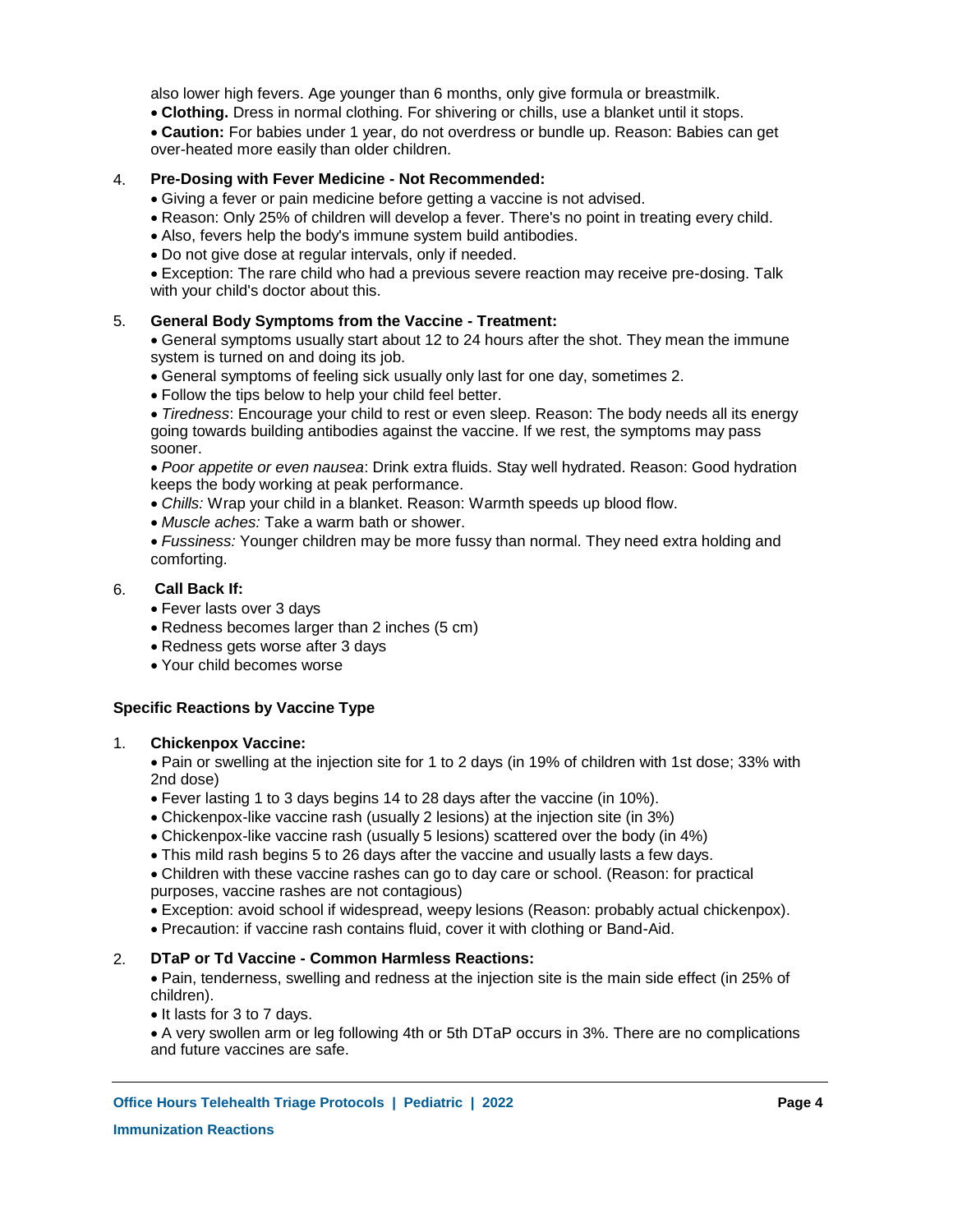- Fever (in 25% of children) and lasts for 24 to 48 hours
- Mild drowsiness (30%), fretfulness (30%) or poor appetite (10%) and lasts for 24 to 48 hours.
- A painless lump (or nodule) at the DTaP injection site can begin 1 or 2 weeks later. It is harmless and usually will disappear in about 2 months.
- **Call Back If:** the lump turns red or tender to the touch.

#### **DTaP Vaccine Reaction - Huge Swelling:** 3.

- A huge swelling of the entire thigh or upper arm can follow the 4th or 5th dose of DTaP in 3% of children.
- A large swelling over 4 inches (10 cm) occurs in 5% of children with thigh injections (13% for arm injections). The area of redness is smaller.
- Redness is also present in 60% of these cases.
- Most children can still move the arm or leg normally.
- The large thigh or upper arm swelling resolves without treatment by day 3 (60%) to day 7 (90%).
- There are no complications and this reaction is not an allergy nor an infection.
- Future DTaP vaccines are safe to give.

#### **Haemophilus Influenzae Type B Vaccine (Hib):** 4.

- No serious reactions reported
- Sore injection site or mild fever only occurs in 1.5% of children

### **Hepatitis A Vaccine:** 5.

- No serious reactions reported
- Sore injection occurs in 20% of children, loss of appetite in 10%, and headache in 5%.
- Usually no fever.
- If these symptoms occur, they usually last 1-2 days.

#### **Hepatitis B Virus Vaccine (HBV):** 6.

- No serious reactions reported
- Sore injection site occurs in 30% of children and mild fever in 3% of children

### **Influenza Virus Vaccine:** 7.

## **Influenza Vaccine (Injected)**:

- Pain, tenderness or swelling at the injection site occurs within 6 to 8 hours in 10% of children.
- Mild fever under 103° F (39.5° C) occurs in 18% of children. Fevers mainly occur in young children.
- General reaction: headache, muscle aches, red eyes, nausea
- If these symptoms occur, they usually last 1 or 2 days.
- It is impossible to get flu from the injected vaccine. Reason: there is no live influenza virus in the vaccine.
- Severe allergic reactions are very rare.
- **Influenza Vaccine (Nasal):**
- Note: For each influenza season, follow the CDC current recommendations regarding using the nasal flu vaccine.
- It's an approved option for vaccination of healthy persons age 2 years and older.
- Congested or runny nose is the main symptom
- May cause fever especially in younger children
- Occasionally cough, headache or muscle aches

Since the vaccine is made from a live but very weakened virus, your child can develop a mild flu-like illness.

#### **Measles Vaccine:** 8.

- The measles vaccine can cause a fever (10% of children) and rash (5% of children)
- Onset: 6 to 12 days following the injection.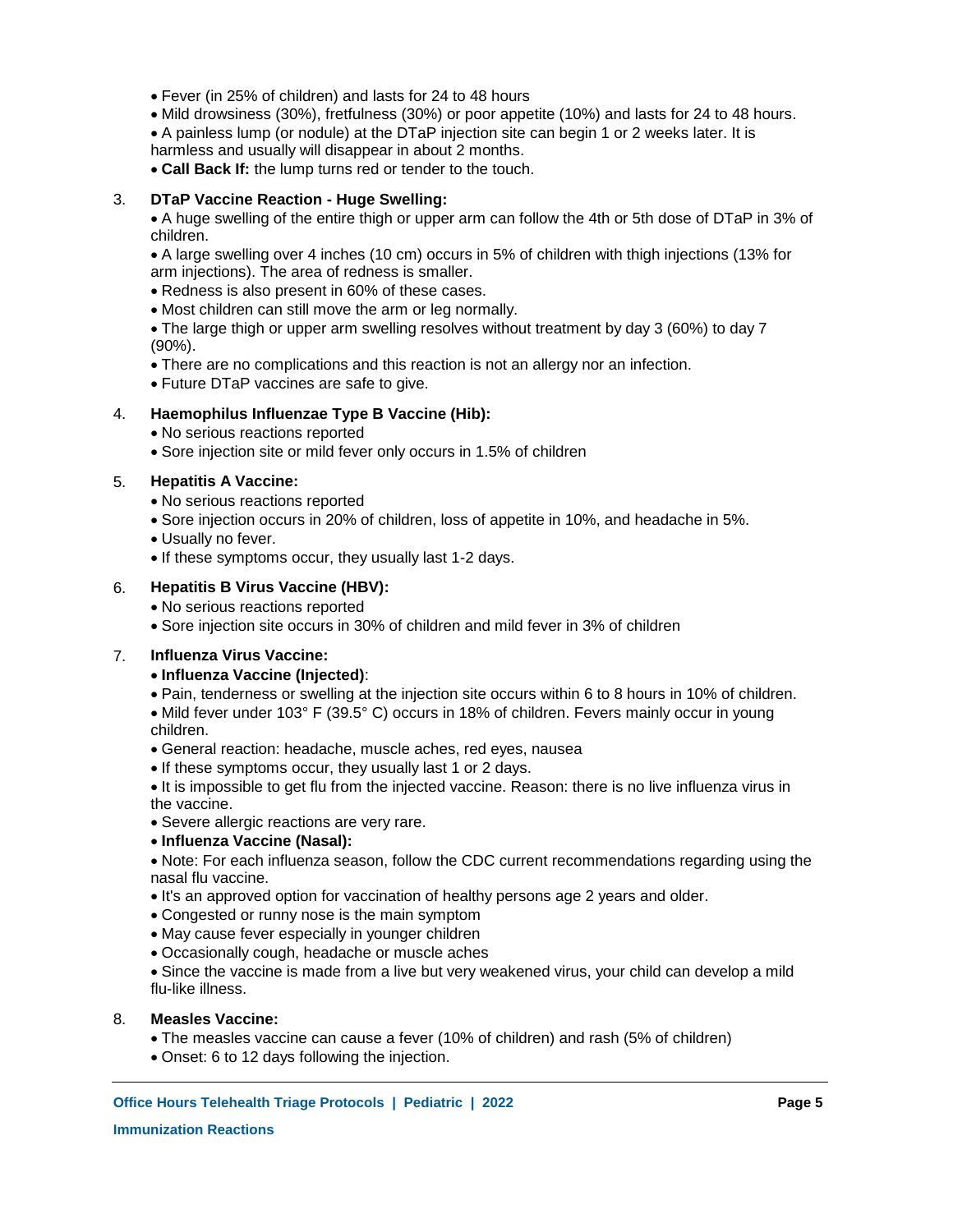- Mild fever under 103° F (39.5°C) in 10% and lasts 2 or 3 days.
- The mild pink rash is mainly on the trunk and lasts 2 or 3 days.
- No treatment is necessary. Your child is not contagious.
- Fact from all research: The MMR vaccine does not cause autism.
- **Call Back If:**
- Rash becomes very itchy
- Rash changes to purple spots
- Rash lasts over 3 days

#### **Meningococcal Vaccines:** 9.

- No serious reactions
- Sore injection site for 1 to 2 days occurs in 50%, with limited use of the arm in 15%.
- Mild fever occurs in 4%, headache in 40% and joint pain in 20%.
- MenB (optional meningitis vaccine) may also cause nausea, vomiting or diarrhea.
- These symptoms only last a few days.
- It is impossible to get meningitis from the vaccine. Reason: there is no live meningococcal bacteria in the vaccine.
- No serious reactions reported.

# **Mumps or Rubella Vaccine:** 10.

There are no reactions except for an occasional sore injection site.

## **Papillomavirus Vaccine:** 11.

- No serious reactions reported
- Sore injection site for few days in 90%
- Redness and swelling at the injection site (in 50%)
- Fever over 100.4° F (38.0° C) in 10% and fever over 102° F (39° C) in 1-2%.
- Headache in 30%

# **Pneumococcal Vaccine:** 12.

- No serious reactions
- Pain, tenderness, swelling OR redness at the injection site in 15 30%
- Mild fever under 102° F (39° C) in 15% for 1-2 days

## **Polio Vaccine:**  13.

- No serious reactions
- Polio vaccine by injection occasionally causes some muscle soreness.

## **Rabies Vaccine:** 14.

- Several brands of rabies vaccine are available.
- Reactions may vary between brands.
- Rabies shots are given on days 0, 3, 7, and 14 following exposure.
- The following harmless reactions can occur:
- Pain, redness, swelling or tenderness at the injection site (in 20% adults).
- Malaise, nausea, headache, abdominal pain, dizziness, muscle aches (in 15% adults).
- These reactions are uncommon in children.

## **Rotavirus Vaccine:** 15.

- Mild diarrhea for 1 to 2 days in 3%
- Mild vomiting even less common
- No fever
- Rare serious reaction: intussusception risk 1 in 100,000 (CDC). Presents with vomiting, bloody diarrhea or severe crying.
- 16. **Synagis Injection:**

# **Office Hours Telehealth Triage Protocols | Pediatric | 2022 Page 6**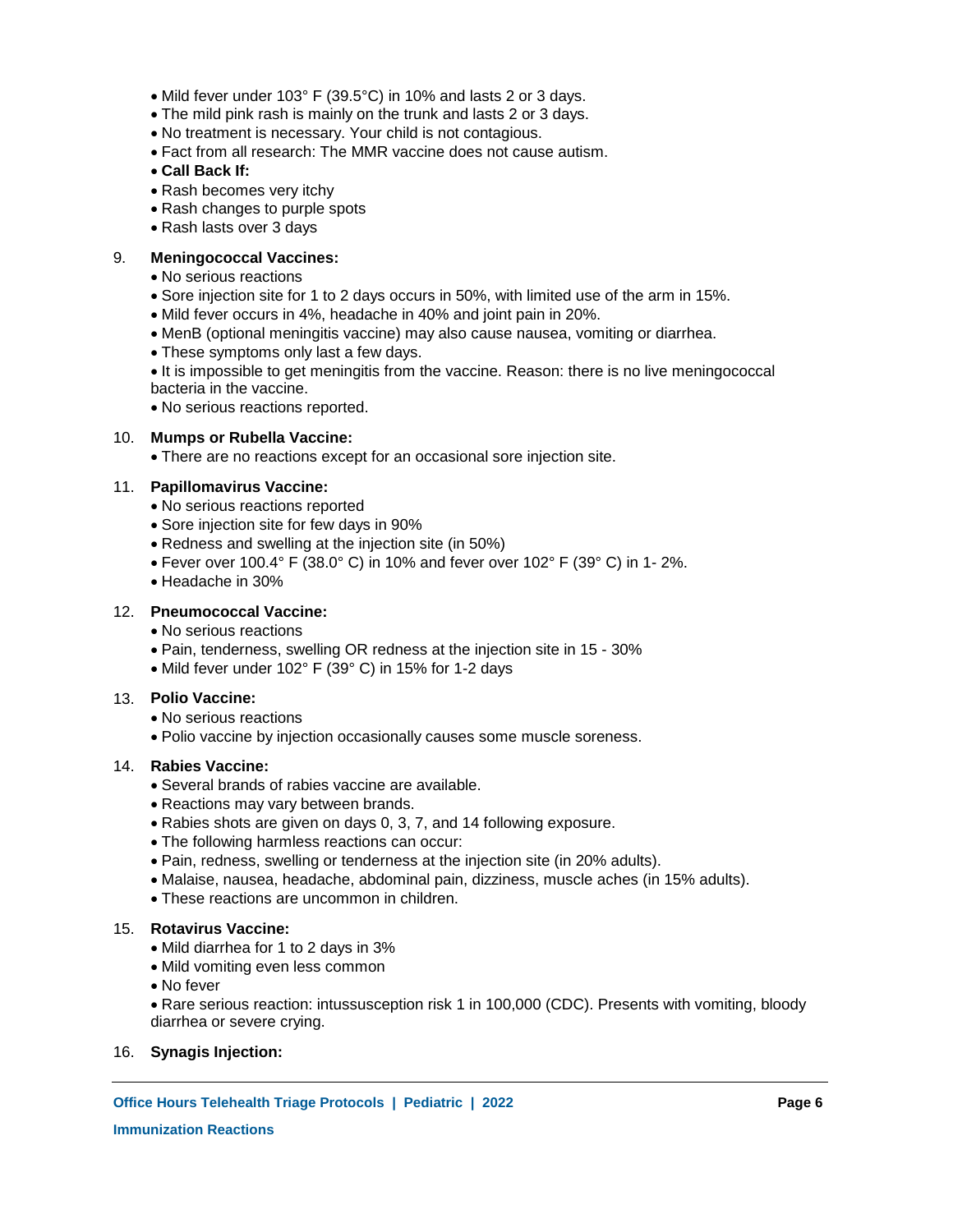- Synagis (palivizumab) contains antibodies against RSV and is given IM to high risk preterms
- No serious reactions
- Sore injection site is usually mild

# **Typhoid Vaccine:** 17.

# **Typhoid (Shot):**

- Mild redness and swelling at the injection site (in 7%)
- Fever (in 1%)
- **Typhoid (Oral):**
- Fever or headache (in 5%)
- Abdominal discomfort, nausea or vomiting less commonly

# **BCG Vaccine for Tuberculosis (TB):** 18.

A vaccine used to prevent TB in high risk groups or countries. Not used in the US or most of Canada. Note: This is different than the PPD skin test to detect TB.

- Given into the skin of the right shoulder area.
- Timing: Mainly given to infants and young children.

Normal reaction: After 6 to 8 weeks a blister forms. It gradually enlarges and eventually drains a whitish yellow liquid. The blister then heals over leaving a scar. The raised scar is proof of BCG protection.

Abnormal reaction: Abscess (infected lump) occurs in the shoulder or under the arm. Occurs in 1% of patients.

**Call Back If:**

- Blister turns into a large red lump OR
- Lymph node in the armpit becomes large

# **FIRST AID**

N/A

# **BACKGROUND INFORMATION**

# **Matching Pediatric Care Advice (PCA) Handouts for Callers**

Detailed home care advice instructions have been written for this protocol. If your software contains them, they can be sent to the caller at the end of your call. Here are the names of the pediatric handouts that are intended for use with this protocol:

- Vaccine Reactions Normal
- Vaccine Concerns You're Undecided
- Vaccines Infections They Prevent
- Fever How to Take the Temperature
- Fever Facts Versus Myths
- Acetaminophen (Tylenol) Dosage Table Children
- Ibuprofen (Advil, Motrin) Dosage Table Children

# **Types of Vaccine Reactions**

**Local Injection Site Reaction:** Most local swelling, redness and pain at the injection begins within 24 hours of the shot (rarely 24 to 48 hours.) Usually lasts 2 or 3 days. Occasionally, localized hives or itching occurs at the injection site. They usually last less than 24 hours. Localized hives do not mean your child is allergic to the vaccine.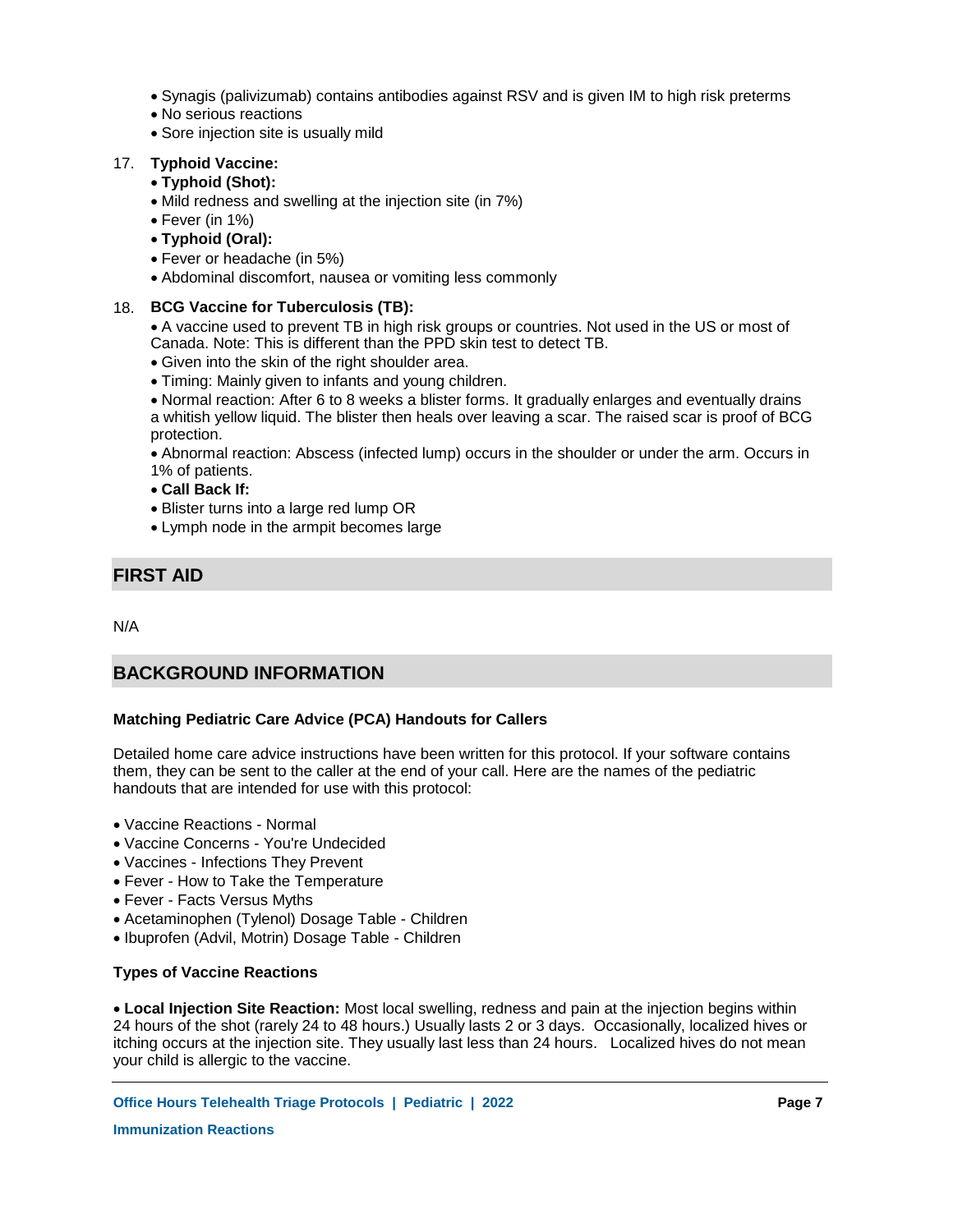**Systemic General Reaction:** Fever with most vaccines (e.g., DTaP) usually begins within 24 hours (sometimes 24-48 hours). Headache, myalgias, malaise and poor appetite can also be seen. Systemic symptoms usually last 1 to 3 days. Exception: With live vaccines (MMR and chickenpox), fever and systemic reactions usually begin between 1 and 4 weeks later.

**Anaphylactic Reaction:** Anaphylactic reactions can occur with any vaccine but they are very rare (1:500,000). In addition, they usually start while the child is still in the office where the injection was given, so calls about them are extremely rare.

## **Combination Vaccines and Triage - Symptoms Probably From DTaP Component**

From a telephone management standpoint, most local and systemic reactions that follow the standard immunizations given at 2, 4 and 6 months, 12-18 months and 4 to 6 years are due to the DTaP vaccine. The nurse usually does not need to know exactly what the patient received but can base her advice upon the caller's description of the reaction and the DTaP care advice. The nurse may need to know the exact vaccine when a single vaccine (such as influenza or rabies) has been given.

## **Redness at Injection Site is Normal Vaccine Reaction (Rarely Cellulitis)**

Local vaccine reactions are normal and a good sign that the vaccine is working.

Bacterial superinfections (e.g., cellulitis, lymphangitis, abscess) at the injection site are extremely rare. Abscesses are more common than cellulitis. In the 1993 report by Simon, 8 out of 9 abscesses required surgical drainage. These were caused by nonsterile vaccine injections contaminated with Group A Strep bacteria. To further document how rare bacterial cellulitis is following a vaccine, there have been no culture confirmed cases of vaccine associated bacterial cellulitis reported in the medical literature in over 20 years. UpToDate lists vaccine reactions as a masquerader of cellulitis and not as a potential cause. (April 2021 access).

Clues from Appearance: Local vaccine reactions usually are blotchy red with indistinct borders.

Vaccine reactions also are usually mildly tender, sometimes itchy. Cellulitis usually has confluent spreading redness with sharp borders. It also is very tender to the touch.

Clues from Size of Redness: Redness over 1 inch (2.5 cm) for the first 3 DTaP doses occurs in less than 1% of children. Redness over 2 inches (5 cm) after dose 4 occurs in 3% and after dose 5 in 15%. All of these are normal vaccine reactions, not bacterial cellulitis. (Data from DAPTACEL package insert)

Clues from Onset: Redness and fever from a vaccine reaction usually begins within 24 hours following the shot (rarely 24-48 hours). Redness and fever from a bacterial infection usually begins more than 48 hours after the shot (Reason: it takes time for the bacteria to become established and multiply).

Clues from Duration: Redness that is getting worse after 72 hours also could mean that a bacterial infection has occurred. However, this has been reported as a normal finding after COVID-19 vacine. It's been called "COVID arm".

Reassurance if no redness: Huge swelling without redness is always an atypical vaccine reaction. Cellulitis always has redness.

## **Vaccine Injection Site Redness and Pain: Advice to Apply Heat Rather than Cold (Author's reasoning to support this care advice change)**

This protocol now recommends applying warm compresses or a heating pad for local vaccine reactions. This advice applies to local reactions from all injected vaccines. Reason: The goal is to increase blood flow to the injection site. Blood brings lymphocytes and other immune helpers. Warmth may speed up the release of the vaccine into the lymphatic system, making it less concentrated at one site. Heat speeds healing of inflamed tissues.

Boils and Cellulitis: Skin infections are examples where applying heat is standard advice.

Sports Injuries and Ice: The advice to treat inflammation with ice or cold compresses comes from how sports injuries are generally treated. But injuries are different. Usually there is some bleeding and cold is thought to prevent the bleeding from recurring. Injuries cause muscle or other tissue damage. Cold is thought to reduce swelling of the damaged tissue. Neither of these reasons apply to vaccine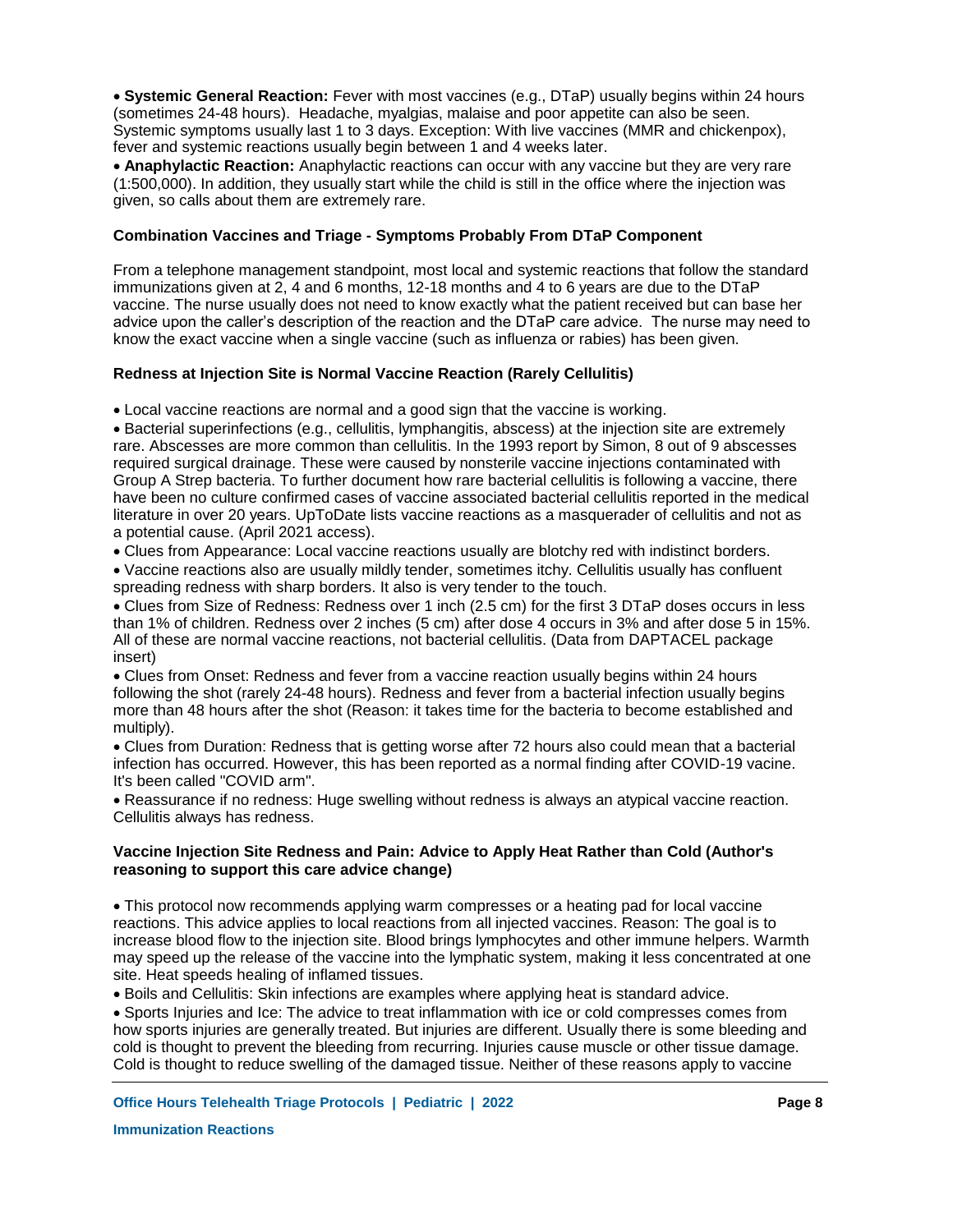injections. In addition, sports medicine specialists and athletic trainers recommend switching to heat after the first 24 to 48 hours to speed healing.

Research: There is no study comparing the application of heat versus cold for local vaccine reactions. Facts from pathophysiology and the normal inflammatory response would support the use of heat.

Physician Preferences: If the caller states that their PCP recommends treating with cold, the triage nurse should support the PCP's preferred advice. Also, office-based pediatricians and call center medical directors can customize the care advice in this protocol for their facility.

### **Consultants for Heat versus Cold for Vaccine Injection Site Reactions**

This approach of applying heat to local vaccine reactions was reviewed and is supported by the following vaccine specialists:

Paul Offit MD, Professor of Pediatrics, pediatric infectious disease specialist, medical director of the Vaccine Education Center at Children's Hospital of Philadelphia.

Sean O'Leary MD, Professor of Pediatrics, pediatric infectious diseases specialist, Children's Hospital Colorado, and Vice Chair of the Committee on Infectious Diseases, American Academy of **Pediatrics** 

# **Muscle Pain and Site of Vaccine Injection**

Most vaccines are given intramuscular (IM). Part of the local reaction is muscle pain.

Most shots are given into the vastus lateralis muscle (anterior-lateral thigh). Muscle pain in this site can cause a painful gait (limp). Having the needle touch the femur may contribute.

After 5 years old, some shots can be given into the deltoid muscle. Muscle pain in this site can cause painful use of the shoulder. Local reactions are worse in the deltoid muscle than the thigh.

Most muscle pain and any limping resolves in 3 to 5 days.

### **Anaphylactic Reactions From Vaccines**

A severe life-threatening reaction is called anaphylaxis.

The main symptoms are difficulty breathing, difficulty swallowing, hypotension (manifested by fainting or too weak to stand)

- Anaphylactic reactions can occur with any vaccine, but they are very rare.
- Incidence is 1 per 500,000 doses of vaccine.

Most serious anaphylactic reactions to vaccines occur in a physician's office because it's standard practice to observe the child for 20 minutes following injection of a vaccine.

Such reactions are usually caused by vaccine stabilizers (gelatin) or vaccine components (egg protein), rather than the infectious agent in the vaccine.

Egg protein is in the influenza vaccine. MMR does not contain significant amounts of egg crossreacting proteins. Children with egg allergy can receive the MMR vaccine, without any need for prior skin testing. (AAP Red Book). They should receive the influenza vaccine in a medical setting if they ever had an anaphylactic reaction to eggs.

Vaccines that contain gelatin are MMR, varicella, DTaP, and influenza.

Gelatin-induced anaphylaxis (very rare) requires strict avoidance of many foods that contain gelatin (e.g., ice cream, yogurt, gel desserts, frostings).

Reference: Bohlke, K. Pediatrics, 2003.

## **Frequency of Fevers in Young Babies Following the First Vaccines**

Fevers that occur after immunizations during the first 12 weeks of life can present a dilemma for the telephone triager (Reason: fevers at this age are usually referred in for evaluation)

These fevers usually have an onset within 24 hours after the vaccine (rarely 48 hours)

The first series of vaccines can be given between 6 and 8 weeks old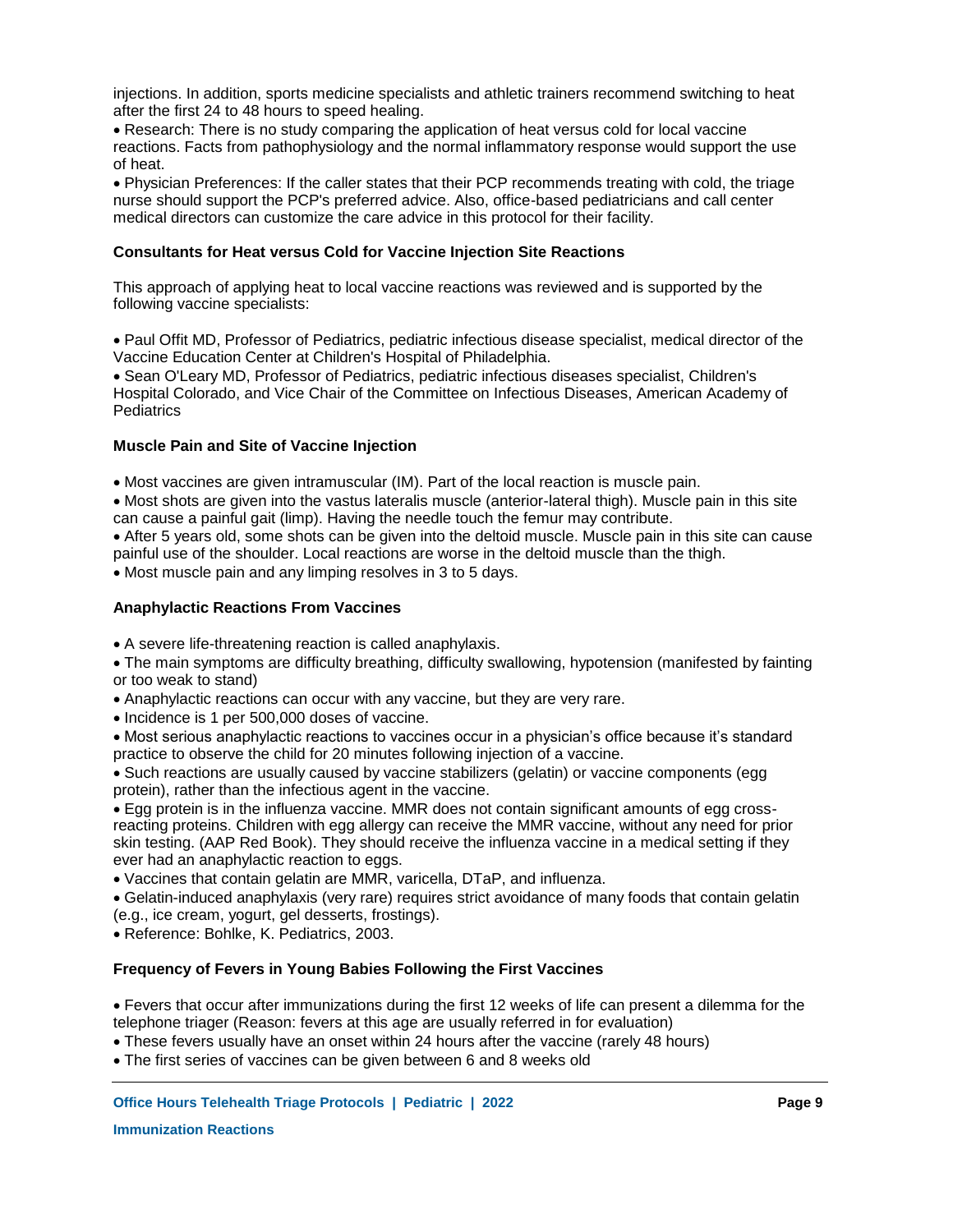DTaP vaccine causes a fever in 8% of 2 month olds (Note: from 4 months old onward, it causes a fever in over 20% of children)

- The first Hib vaccine causes a fever in 15% of infants
- The first Pneumococcal vaccine causes a fever in 15% of infants
- The first Hepatitis B vaccine causes a fever in 3% of infants
- When these 4 vaccines are given together as a first dose, a fever occurs in 22% of infants
- Source: Lederle Laboratories data and vaccine package inserts

### **Management of Fevers in 6 to 8 Week Olds Following the First Vaccines**

- The following recommendations come from a survey of 10 pediatric groups in Denver (August 2007)
- See all of these infants: none
- See selected infants: 100%, but criteria varied

RISK FACTORS for sepsis: Criteria for seeing these infants urgently include baby acts sick or abnormal (e.g., poor suck, decreased movement, not alert, abnormal breathing), systemic symptoms occur (e.g., vomiting), high-risk newborn (preterm or on oxygen), Hep B only vaccine given, fever begins over 24 hours after vaccine injection, fever above 102° F (39° C), OR fever lasts over 48 hours.

The infants who act normal (feeding adequately and consolable fussiness) don't need to be seen. They can receive acetaminophen for their injection pain or fever if the triage nurse thinks it is necessary.

Seeing all infants under 12 weeks old with a fever following a vaccine would be over-referral and a disservice to parents. (Reason: 22% of infants and co-payments are expensive).

### **Non-Immunized or Under- Immunized Children with a Fever: No Impact on Nurse Triage**

Some physicians recommend that "nurses should routinely ask about immunization status on every phone call where the child has a fever". I disagree with this suggestion for the following reasons:

The immunization status does NOT change office-hours telephone triage about which children need to be seen. Serious symptoms and specific disease complications are thoroughly covered in all protocols. Nurses also can always opt to bring in a child who sounds seriously ill based upon their professional judgment.

The immunization status, however, may impact the medical work-up of a child who is being evaluated within the office or ED setting. It may change the differential diagnoses for the child's symptoms or what testing might be needed for a febrile child.

Our main concern is children who have not received their "Meningitis" vaccines (Pneumo, Hib and Meningococcal vaccines). Their risk for sepsis, meningitis, pneumonia and other SBI is higher. The protocols, however, are already structured to detect symptoms of these serious diseases and to send positive children in for evaluations. In addition, even though the bacteremia rate has gone down with vaccines, the protocol continues to include a question for detecting bacteremia, in children who have no symptoms except fever. (See Acute Fever Without a Source down below)

The main scenario in which knowing the immunization status becomes a factor in telephone triage is for tetanus-prone wounds. This is covered in every injury protocol and discussed in depth in the Background Information of the Skin Trauma protocol. (see Tetanus Risk in Non- and Under-Immunized Children)

Any child with a measles-like rash is seen whether or not they have received the MMR vaccine. Likewise, any child with varicella complications is seen whether or not they have received the Varicella vaccine.

Any child with suspected influenza is seen if they develop any signs of complications (e.g., work of breathing or signs of dehydration), whether or not they have received the influenza vaccine

Trying to cover over the telephone which immunizations the child may or may not have received, can be time-consuming (adding unnecessary time per call and something a parent may not automatically know without looking at a child's immunization record). For the majority of calls, this added time will not change the disposition of the call and is largely non-essential to phone triage.

For practices that have a different view, offices may need to develop a separate policy for detecting and managing their partially and non-immunized children.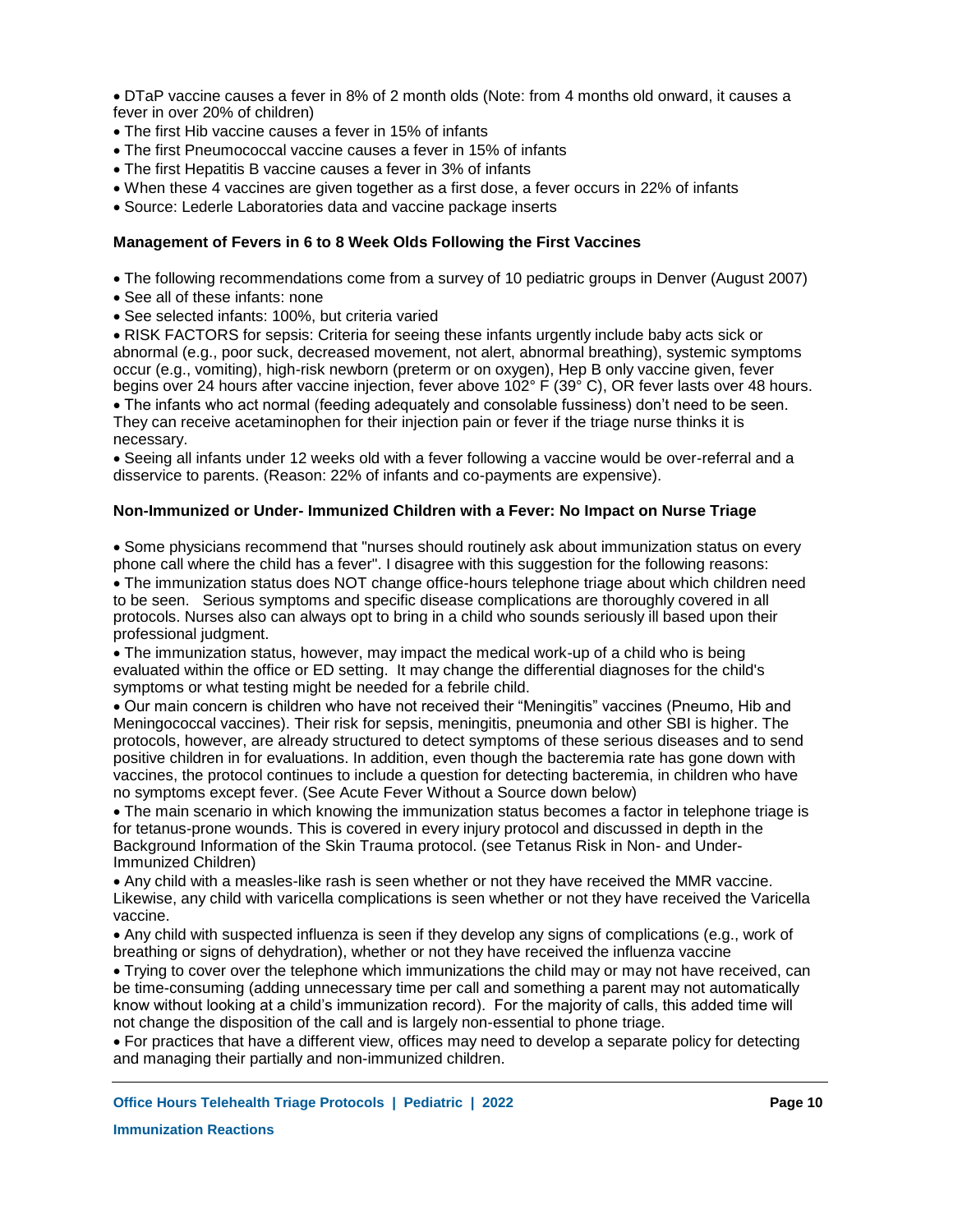# **Prophylactic Acetaminophen May Cause Reduced Antibody Response to Vaccine: Avoid Using**

• In 2009, a Czech Republic study looked at prophylactic acetaminophen administration after vaccinations. (Pyrmula 2009)

The study included 460 healthy children 9-16 weeks and 12-15 months receiving booster vaccinations.

Children were randomly assigned to 2 groups: those who were given acetaminophen in 3 doses during the 24 hours post-vaccine versus no post-vaccine antipyretic treatment.

Blood samples were drawn to determine the immunogenicity of vaccinations at 1 month after the injection.

The study concluded that acetaminophen led to reduced immunogenic responses regardless of the presence of fever.

In 2018, an Australian study on 3300 children confirmed the Czech study results. Children who received antipyretics after an influenza vaccine had a lower antibody response. (Li-Kim-Moy, Pediatr Infect Dis J, 2018).

Application: This Immunization Reaction protocol has never recommended giving antipyretics prophylactically before receiving vaccines. Antipyretics are only recommended for fever over 102 F or for severe pain following immunizations. Furthermore, it is only recommended as needed based on symptoms, not dosed at regular intervals.

Summary: No national organization (e.g., the AAP) has changed their recommendations for pre- or post-immunization care based on these 2 studies. For now, this protocol is in compliance with the findings. More research is needed to further confirm that these findings are valid and clinically important.

# **Vaccines on the Go: a Free App from CHOP**

- This is a consumer app for vaccine facts.
- It is evidence-based and up-to-date.
- Source: Children's Hospital of Philadelphia (CHOP) ranked #1 in the US
- Recommend it to your worried callers.

# **REFERENCES**

- AAP Committee on Infectious Diseases. Prevention and control of meningococcal disease: recommendations for use of meningococcal vaccines in pediatric patients. Pediatrics. 2005;116(2): 496-505. 1.
- Ackerson BK, Sy LS, Glenn SC, et al. Pediatric vaccination during the COVID-19 pandemic. Pediatrics. 2021 Apr 15:e2020047092. 2.
- American Academy of Pediatrics, Committee on Infectious Diseases. Immunization of preterm and low birth weight infants. Pediatrics. 2003; 112(1):193-198. 3.
- American Academy of Pediatrics. Reaffirmation: responding to parents who refuse immunization for their children. Pediatrics 2013:131:e1696. 4.
- American Academy of Pediatrics: Committee on Infectious Diseases. Immunization Reactions. In Pickering L, ed. 2021 Red Book. 32 ed. Elk Grove Village, IL: 2021. 5.
- Blumenthal KG, Freeman EE, Saff RR, et al. Delayed large local reactions to mRNA-1273 vaccine against SARS-CoV-2 [published online ahead of print, 2021 Mar 3]. N Engl J Med. 2021 Mar 3. 6.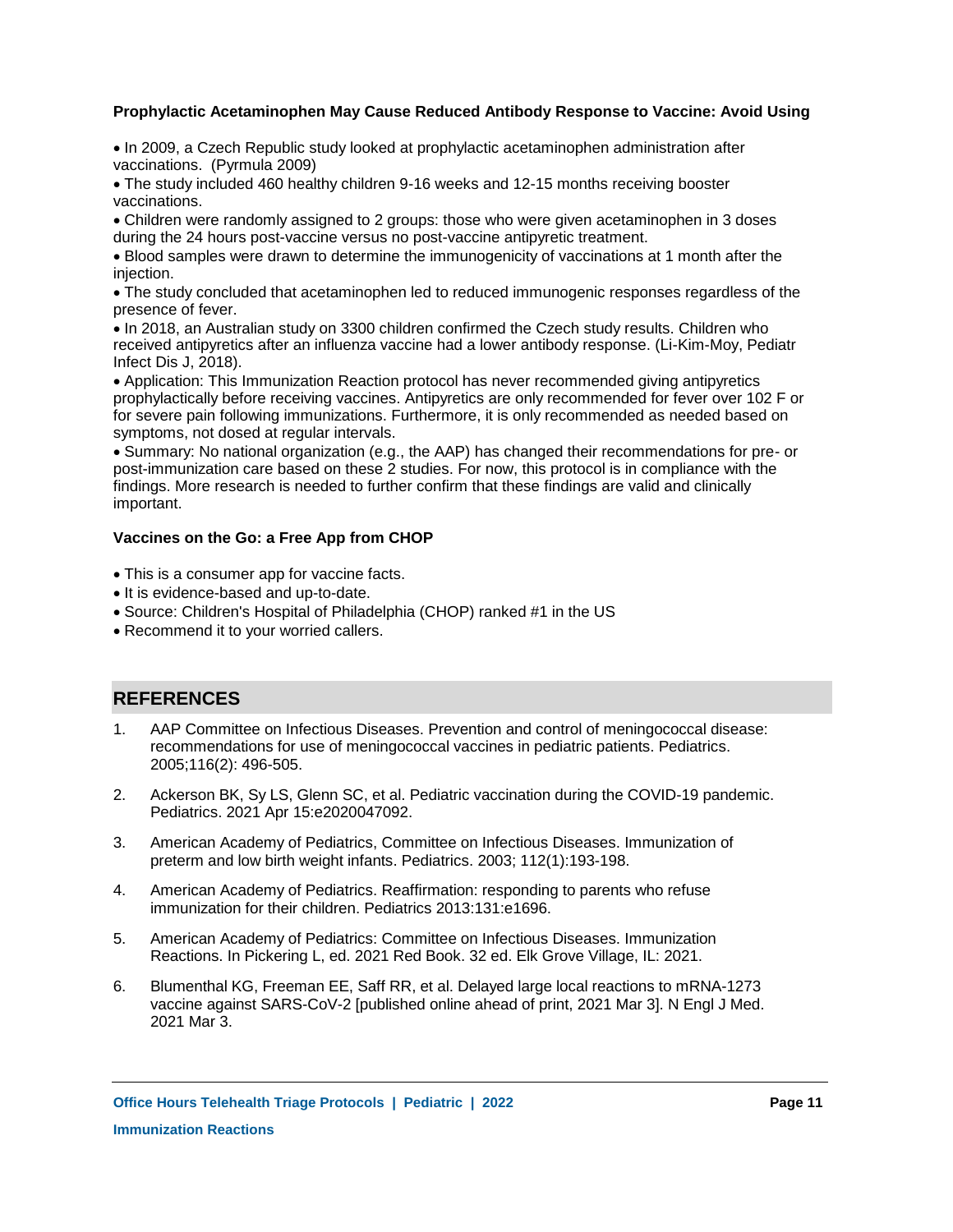- Bohlke K, Davis RL, Marcy SM, et al. Risk of anaphylaxis after vaccination of children and adolescents. Pediatrics. 2003;112:815-820. 7.
- Dempsey AF, Schaffer S, Singer D, et al. Alternative vaccination schedule preferences among parents of young children. Pediatrics. 2011 Nov;128(5):848-856. 8.
- Dionne A, Sperotto F, Chamberlain S, et al. Association of Myocarditis With BNT162b2 Messenger RNA COVID-19 Vaccine in a Case Series of Children. JAMA Cardiol. 2021 Aug 10. 9.
- Feder HM, et al. Clinical varicella following varicella vaccination: Don't be fooled. Pediatrics. 10. 1997;89:897-898.
- 11. Franck L, Gay CL, Lynch M, Lee KA. Infant sleep after immunization: Randomized controlled trial of prophylactic acetaminophen. Pediatrics. 2011;128(6):1100-1108.
- 12. Jackson LA, Yu O, Nelson JC, et al. Injection site and risk of medically attended local reactions to acellular pertussis vaccine. Pediatrics 2011;127;e581-e587.
- 13. Jain SS, Steele JM, Fonseca B, et al. COVID-19 Vaccination Associated Myocarditis in Adolescents. Pediatrics, Nov 2021, 148 (5) e2021053427.
- 14. Krilov LR. Influenza vaccines: the key to disease prevention and control. Pediatr Ann. 2009;38(12):650-654.
- 15. Lapphra K, Scheifele D. Vaccination site reaction or bacterial cellulitis? Paediatr Child Health. 2009 Apr;14(4):245.
- 16. Li-Kim-Moy J, Wood N, Jones C, Macartney K, Booy R. Impact of Fever and Antipyretic Use on Influenza Vaccine Immune Reponses in Children. Pediatr Infect Dis J. 2018 Oct;37(10):971-975.
- 17. MacNeil JR, Rubin L, Folaranmi T, et al. Use of serogroup B meningococcal vaccines in adolescents and young adults: recommendations of the Advisory Committee on Immunization Practices, 2015 MMWR Morb Mortal Wkly Rep. 2015 Oct 23;64(41):1171-6.
- Marshall M, Ferguson ID, Lewis P, et al. Symptomatic acute myocarditis in seven adolescents following Pfizer-BioNTech COVID-19 vaccination. Pediatrics. Published online June 4, 2021; e2021052478. 18.
- 19. Omer SB, Salmon DA, Orenstein WA, et al. Vaccine refusal, mandatory immunization, and the risks of vaccine-preventable diseases. N Engl J Med. 2009;360:1980-1988.
- 20. Prymula R, Siegrist CA, Chilbek R, et al. Effect of prophylactic paracetamol administration at time of vaccination on febrile reactions and antibody responses in children: two openlabel, randomised controlled trials. The Lancet. 2009 Oct;374(9698):1339-1350.
- 21. Puwada L, et al. Systemic reactions (anaphylaxis) to measles-mumps-rubella vaccine and skin testing. Pediatrics. 1993;91:835-836.
- 22. Rennels MB, Deloria MA, Pichichero ME, Losonsky GA, et al. Extensive swelling after booster doses of acellular pertussis-tetanus-diptheria vaccines. Pediatrics. 2000;105(1). URL: http//www.pediatrics.org/cgi/content/full/105/1/e12
- 23. Schuval S. Avoiding allergic reactions to childhood vaccines (and what to do when they occur). Contemp Pediatr. 2003;20(4):29-53.
- 24. Shetty VU, Chaudhuri P, Sabella C. Rationale for the immunization schedule: why is it the way it is? Pediatr Rev. 2019 Jan;40(1):26-36.